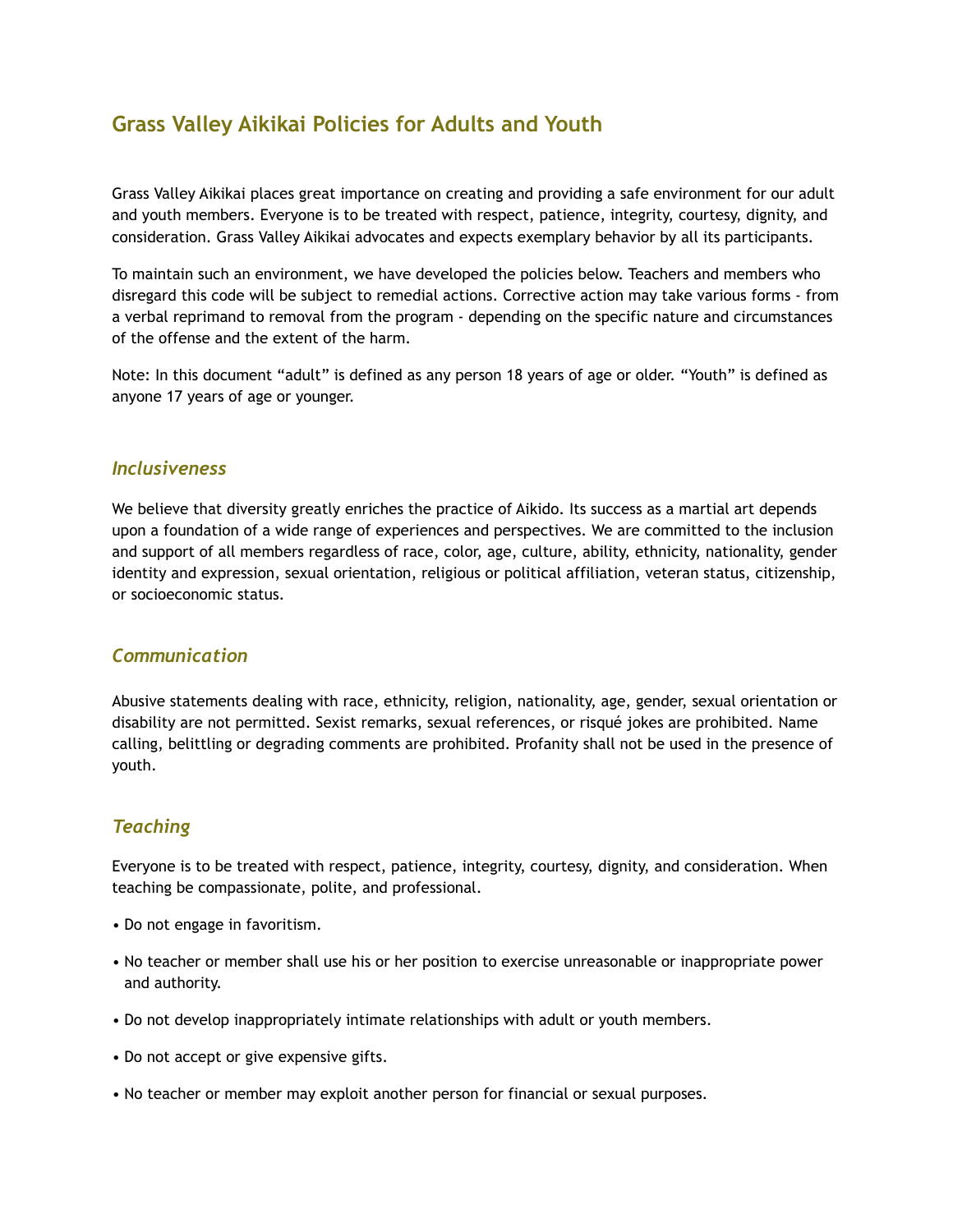# *Discipline of Youth during Classes*

Positive reinforcement rather than criticism or punishment is preferred. Examples of positive discipline include verbal praise, high fives, and rewards for good work/behavior. In the event that a youth does not respond to positive discipline, they are asked to leave the mat and sit in a chair until they can regain control and agree to behave appropriately. Serious behavior problems will be discussed with the parents and behavior modification strategies will be tailored to the youth's needs.

Corporal punishment, threats of corporal punishment, ridicule, humiliation, or discipline that frightens the child are prohibited.

### *Alcohol/Drugs*

It is prohibited to be under the influence of alcohol or illegal drugs while training. There is no smoking in the dojo.

### *Electronic Communication and Social Media*

Photos of youth should not be posted online without the permission of the parent. Pictures on public internet sites should not include the names of individual youth. Youth names may be used on the dojo Face Book page with the permission of the parent.

Do not post photographs on social media without permission of the chief instructor. Do not air grievances or make disparaging comments about the dojo on social media. Bring concerns to the chief instructor. Social media should never be used for cyberbullying.

All adults are to maintain transparency in their communications with youth. It is the responsibility of the adult to maintain appropriate boundaries. All communications must be directed to parents, including voice messages, emails, text messages and social media. It is up to the youth's parents to forward necessary communications to their children. If the parents of older youth allow direct communication, parents must still be copied on any and all messages. Adults may not play online games with youth.

#### *Contact Outside the Dojo*

Adult members are encouraged to form friendships outside of the dojo. However, contact between adults and youth members outside of the dojo is prohibited unless it is a supervised dojo group activity or if the contact is initiated by the youth's parents.

The chief instructor and parents shall be notified of any activities away from the regular practice area, such as training in the park, off-site demonstrations, or dojo use outside of scheduled class time.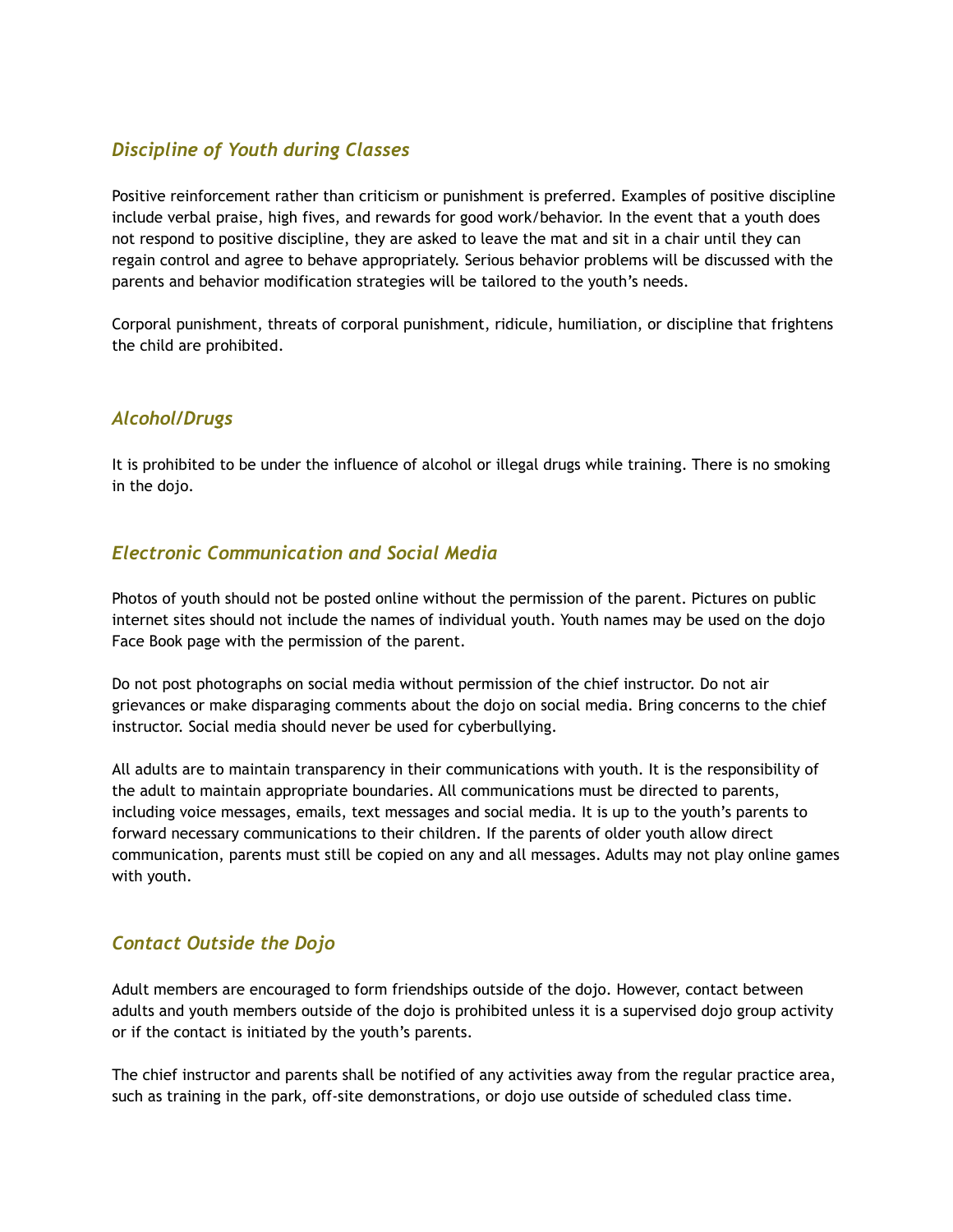#### *Transportation*

Parents are asked to come into the dojo to pick up their kids. Pick-ups by people other than the parents must be authorized in advance by a parent. Grass Valley Aikikai assumes responsibility for the safety of youth while in the dojo and is not responsible for youth in the parking lot or elsewhere.

Transporting youth to events is an important concern. Parents will be informed in advance and must approve of the driver who will be driving their child. Parents will drop off and pick up their children at the dojo. Drivers will not go to the youth's home unless the parent gives specific permission. Youth should not be alone in a car with an adult driver unless the parent gives specific permission. Drivers must be 21 or older. Drivers must have a valid driver's license. Seatbelts must be used at all times and the number of passengers must not exceed the number of seat belts. Drivers should be advised of a designated route and should not deviate from it except in cases of emergencies or road detours.

In emergency situations, if a youth is not picked up, the teacher should take extraordinary care to protect all parties from the appearance of impropriety and from all risk of harm. All youth have emergency contact information on file in the dojo. Use a team approach to managing emergency situations.

#### *Prevention of Abuse*

Grass Valley Aikikai is committed to the protection of our youth from abuse both in the dojo and in the community at large. It is vital that we create a culture where youth sexual abuse is openly discussed, addressed, and prevented. True youth protection can be achieved only through the focused commitment of everyone.

All aspects of the program are open to observation by parents at all times. Parents are encouraged to report any concerns to the chief instructor or to report suspicions of youth sexual abuse to law enforcement or Child Protective Services.

See Grass Valley Aikikai's document "Policy for Prevention of Youth Abuse" for additional information.

#### *Touching*

Physical contact with youth can be misconstrued and should occur only when it is completely nonsexual and otherwise appropriate. Some forms of touching are acceptable as long as they are respectful and appropriate, such as pats on the back, or "side hugs". Touching should be in response to the need of the youth, not the need of the adult. Touching should be with the youth's permission; resistance to touching must be respected. Touching should be in the open, not in private; touching should have a brief, limited duration. A youth's comfort level with touching is influenced by factors such as age, developmental stages, social and emotional well-being, life experiences, gender, etc., all of which change over time.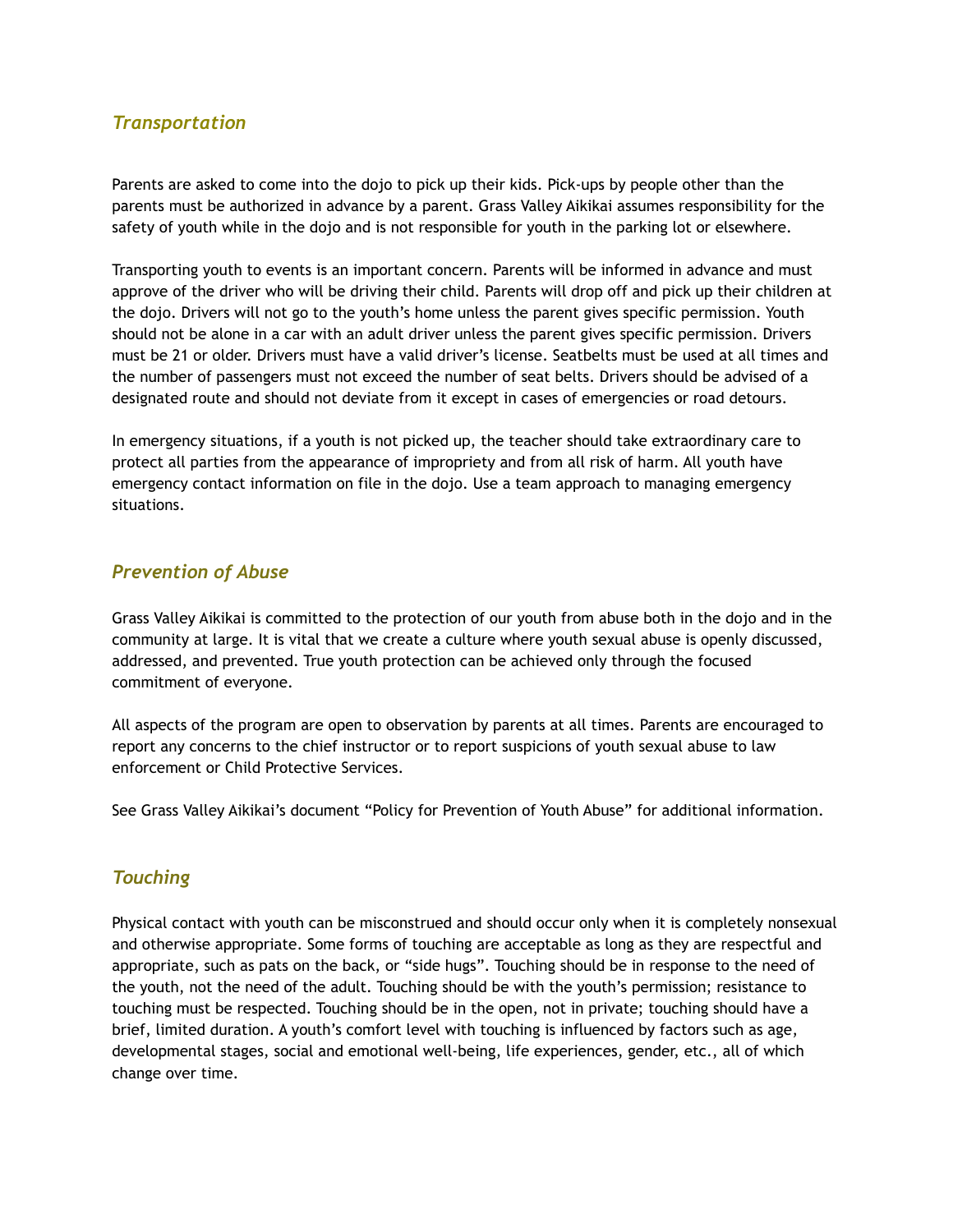Neither adults nor youths are to be touched below the waist, above the knees, or on the breasts, except in a medical emergency. If there is accidental touch to breasts, buttocks or genital area, it should be acknowledged and there should be an apology. The teacher may, with the youth's explicit permission, put their hands on the youth's front hip bones to demonstrate correct position. Full frontal hugs are inappropriate. Intimate/romantic/sexual contact is prohibited.

# *Strategies for Youth*

Youth need to know that no one has the right to force, trick, or coerce them into sexual situations, and that sexual offenders, not their victims, are responsible for their behavior.

Verbal, physical and cyberbullying are prohibited. Children and youth are asked to report any bullying attempts to the chief instructor or a trusted adult.

The "Three R's" of Youth Protection:

1. **Recognize** situations that place youth at risk of being molested, how youth molesters operate, and that anyone could be a molester.

2. **Resist** unwanted and inappropriate attention. Resistance will stop most attempts at molestation. 3. **Report** attempted or actual molestation to a parent or other trusted adult. This prevents further abuse and helps to protect other youth. Let the youth know he or she will not be blamed for what occurred. (3)

# *Privacy and Protection*

Teachers, adult members, and youth members must respect each other's privacy, especially in situations such as changing clothes, or using the restroom. Teachers and adult members may enter youth changing and bathroom areas only to the extent that health and safety requires. The use of any device capable of recording or transmitting visual images in areas where privacy is expected is prohibited.

In addition to considerations of privacy, the goal is to prevent the isolation of one adult and one youth, a situation that elevates the risk for youth sexual abuse. However, teachers and adult members must also ensure that this does not result in a situation where unsupervised youth can sexually or physically abuse other youth. Our dressing rooms do not provide sound privacy and have curtains rather than doors for this reason. Youth may not play in the dressing rooms. Youth may not enter the dressing room of the opposite gender. Two youths should not be in the bathroom or dressing rooms alone together.

In order to protect adults from false accusations, one adult should not be alone with less than two youths in a closed in space. It is acceptable for boys and men, or girls and women, to be in their respective changing rooms at the same time if there are three people or more. The teacher should not be the only adult present during youth classes. A minimum of two adults is suggested. If there is no second adult, parents should be informed when they drop off their child. A parent may choose to serve as the second adult if they wish, or they may give permission for their child to attend with the supervision of just one adult.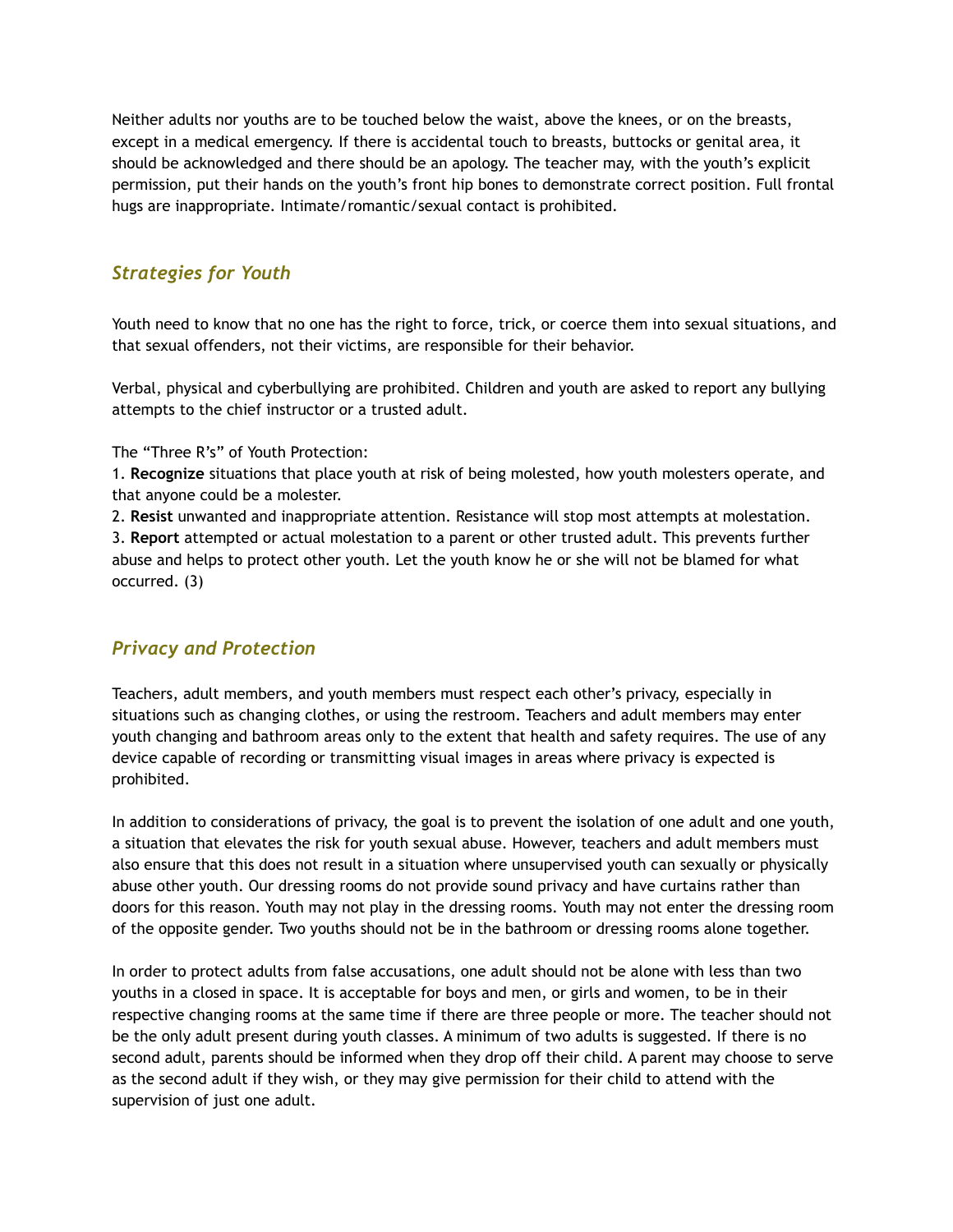In adult classes there must be at least two students in addition to the teacher. In the event there is only one student, the class shall be cancelled.

One-on-one private contact between adults and youth is prohibited. In situations requiring a personal conference, the meeting is to be conducted with the knowledge and in view of other adults and/or youth.

In rare emergency situations, when accommodation is necessary for the health and well-being of the youth, the teachers and adult members should take extraordinary care to protect all parties from the appearance of impropriety and from all risk of harm. Use a team approach to managing emergency situations.

#### *References*

1. U.S. Department of Health and Human Services http://www.cdc.gov/ViolencePrevention/pdf/PreventingChildSexualAbuse-a.pdf

2. American Youth Soccer Organization http://www.ayso.org/Assets/For+Families/Safe+Haven/Forms+\$!26+Docs/ AYSO\_Safe\_Haven\_Policies\_CVPA.pdf

3. Boy Scouts of America http://www.scouting.org/Training/YouthProtection.aspx

4. United Methodist Church http://www.flumc.org/childyouthprotection

5. National Catholic Services http://www.virtus.org/virtus/PastoralConduct.pdf